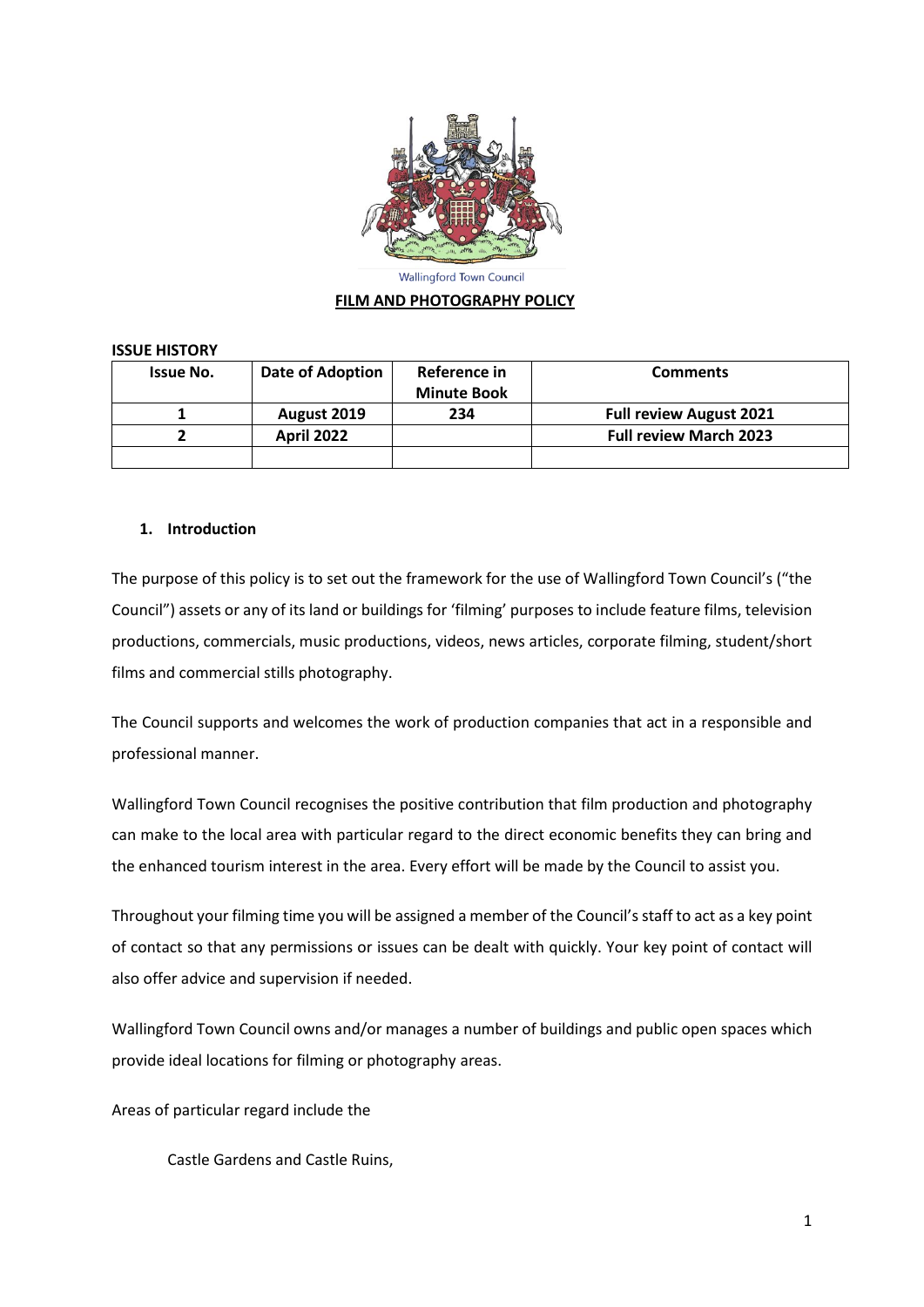Kinecroft,

Moorings and Riverside

Wallingford Town Hall.

Photographs to give you an idea of these spaces and buildings are on our website dedicated to filming locations and commercial stills. [Pending Wallingford on Screen link to our website].

## **2. Procedure and Fees**

When film, video or photographic activity is proposed for locations in Wallingford which are the responsibility of the Council, initial contact should be made by email to Wallingford Town Council on [queries@wallingfordtowncouncil.gov.uk](mailto:queries@wallingfordtowncouncil.gov.uk) with your request and provide the following information:

- Your company name and address plus contact number so we can discuss the matter with you quickly
- Details of the proposed location(s) where filming/photography is to take place
- A brief outline of the filming/photography to be undertaken by you, including a statement about the intended purpose of and end use of the imagery
- Proposed start date and end date
- The approximate number of crew and actors likely to be present on site
- Details of any vehicles involved in the shoot, plus a general list of equipment that is likely to be used by you. Electrical equipment must have an up to date pat test
- A copy of a valid insurance policy for third-party public liability insurance to The Council's minimum requirement currently £10,000,000 (TEN MILLION POUNDS)
- A risk assessment associated with the proposed activities (If available at this time)
- Confirmation that any Highway permissions have been sought by you or need to be
- You are happy to sign an indemnity agreement with the Council limiting the Council's liability and a general agreement should it be deemed necessary by Wallingford Town Council and if not available at the time of enquiry, provide a risk assessment prior to the proposed start date.

Wallingford Town Council can only give consent for filming on property that it owns. It is the filmmakers' responsibility to liaise with private landowners. Please contact the respective owners or managers of these areas to seek permission.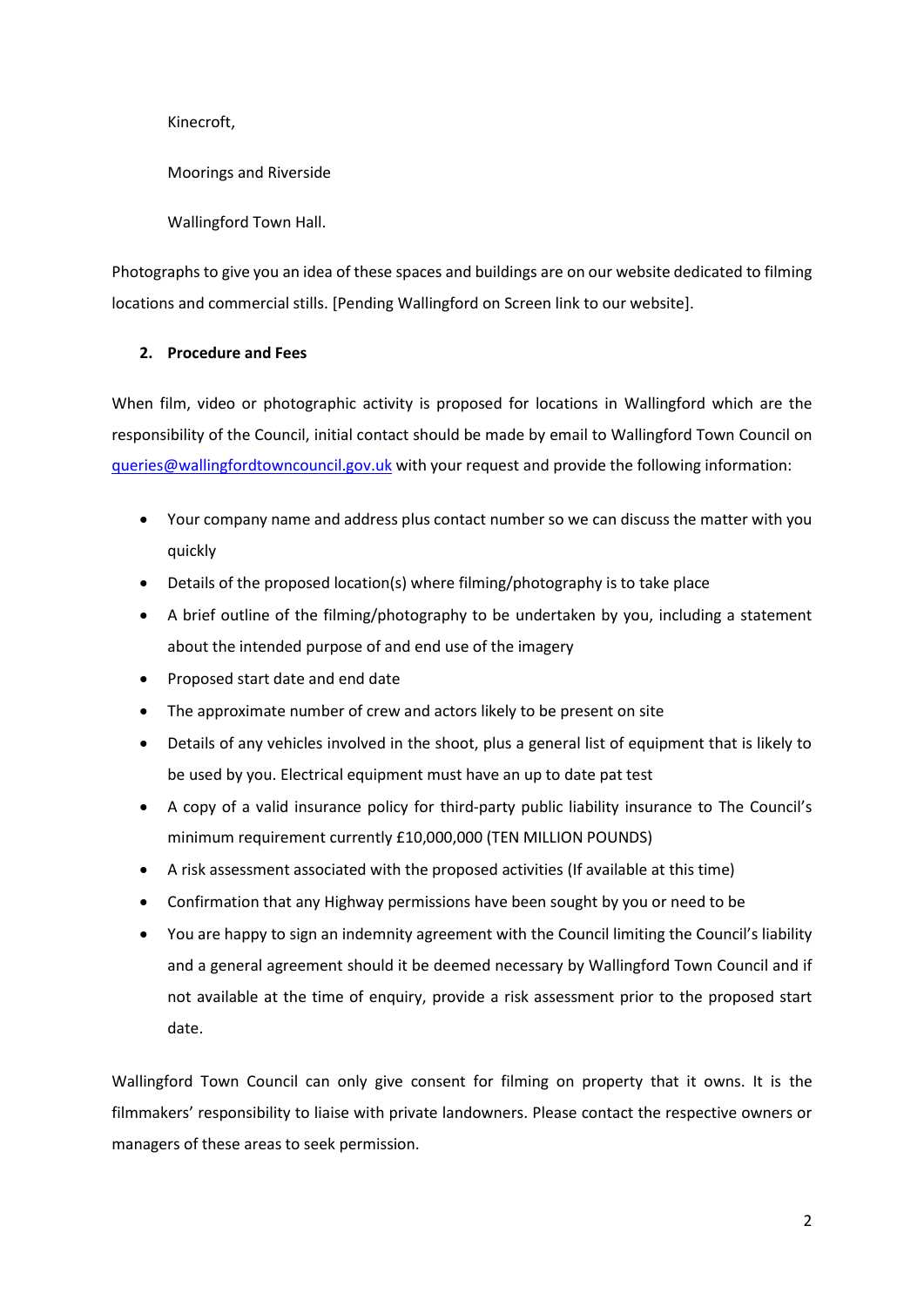Please note that in some instances there are restrictions on what activity can be carried out on a particular piece of land, which may restrict or prevent filming from taking place. Eg. listed building consent. Exclusive use of filming in outdoor spaces may not ordinarily be granted by the Council as the facility may remain open to the public. However, your key point of contact can assist you with advice etc. as to what may or may not be allowed quickly.

Whilst Wallingford Town Council can be flexible, please give at least one weeks' notice to process a filming or photography application.

# **3. Charging Schedule. Location, Film and Photography**

All charges will be agreed in a written agreement signed with you in advance of filming.

| <b>Type of request</b>                                                                        | Charge.                        |
|-----------------------------------------------------------------------------------------------|--------------------------------|
|                                                                                               | All Charges are subject to VAT |
| Administration fee.                                                                           |                                |
| A one-off admin fee to process permission to<br>film whether on Town Council land or the land | £150                           |
| of others.                                                                                    |                                |
| Location fee.                                                                                 |                                |
| For filming on land or property belonging to                                                  |                                |
| Wallingford Town Council to include any pre and                                               |                                |
| post set up/take down time.                                                                   |                                |
| For crew up to 25                                                                             | £100 per hour                  |
| For crew up to 26 to 50                                                                       | £150 per hour                  |
| For crew 51 plus                                                                              | £200 per hour                  |
| Crew includes all cast, crew, supporting actors,                                              |                                |
| extras, agency personnel and third-party                                                      |                                |
| personnel (e.g., security or traffic management                                               |                                |

Wallingford Town Council has approved the following charging schedule: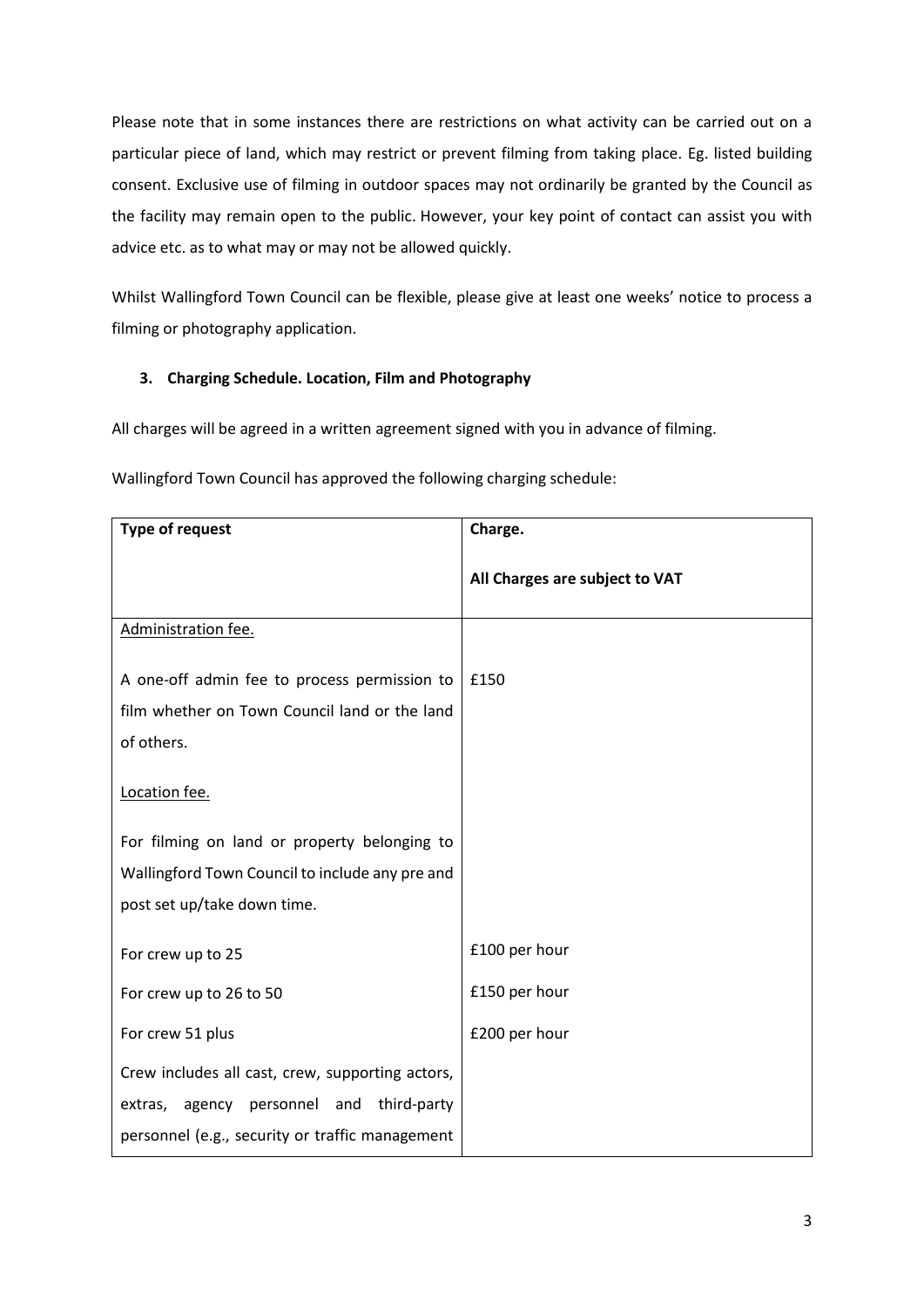| operatives) related to the production on                                                                                                                                                                                                                                 |                                                     |
|--------------------------------------------------------------------------------------------------------------------------------------------------------------------------------------------------------------------------------------------------------------------------|-----------------------------------------------------|
| location - on the day of the shoot.                                                                                                                                                                                                                                      |                                                     |
|                                                                                                                                                                                                                                                                          |                                                     |
| Supervision fee.                                                                                                                                                                                                                                                         | £45 per hour per Council representative             |
| Presence of a Town Council representative if<br>supervision or assistance is deemed required by<br>the Town Clerk e.g., open or lock up, listed<br>building advice on site pre or post filming set,<br>advice, presence and agreement; re any changes<br>to WTC Property |                                                     |
| For filming involving drones, from moving                                                                                                                                                                                                                                | Application will need to be made to South           |
| vehicles, crane licence, traffic management and                                                                                                                                                                                                                          | Oxfordshire District Council and/or Oxfordshire     |
| road closure and/or temporary structure                                                                                                                                                                                                                                  | and/or the<br>County Council<br>appropriate         |
| licence.                                                                                                                                                                                                                                                                 | governing body. Proof of a successful application   |
|                                                                                                                                                                                                                                                                          | may be requested.                                   |
|                                                                                                                                                                                                                                                                          |                                                     |
| Cancellation fee.                                                                                                                                                                                                                                                        | The cancellation fee will include the One-off       |
|                                                                                                                                                                                                                                                                          | admin fee to process permission to film referred    |
| In the event of a cancellation once an application                                                                                                                                                                                                                       | to above together with any of the above fees        |
| has been made to the Council a cancellation fee                                                                                                                                                                                                                          | which have already accrued together with any        |
| is payable.                                                                                                                                                                                                                                                              | costs, losses, charges or expenses which the        |
|                                                                                                                                                                                                                                                                          | Council has incurred or suffered as a result of the |
|                                                                                                                                                                                                                                                                          | work done or the cancellation.                      |
|                                                                                                                                                                                                                                                                          |                                                     |

The charges set out in the table are those agreed for the financial year 2022/23 and will be subject to an annual review.

*Community groups, charities and student filming and photography projects will still require appropriate permissions and consent but they may be offered on a free of charge basis. Please apply using the same process for commercial permissions.*

In exceptional circumstances and at the discretion of the Council the fee charges above may be reduced.